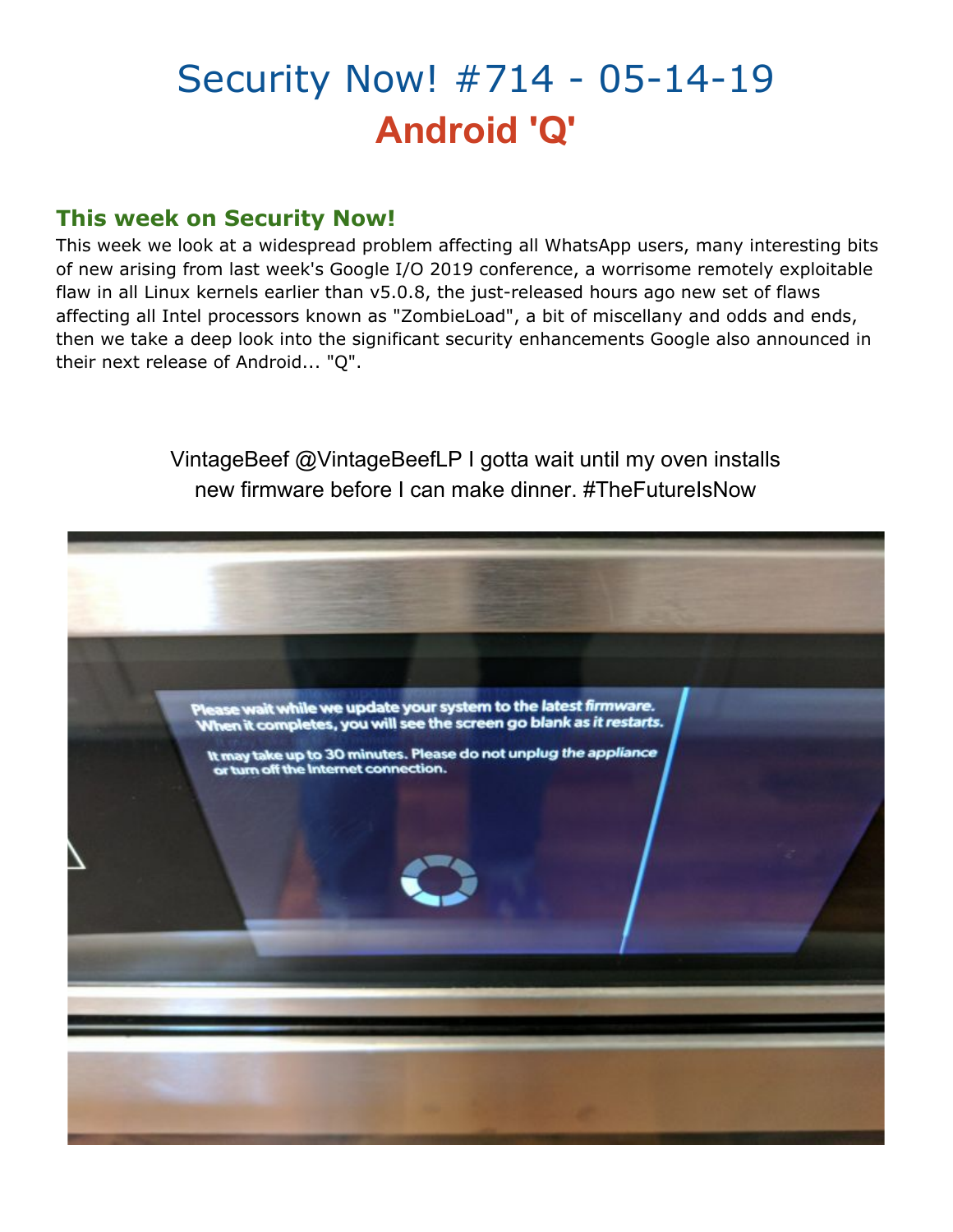### **Security News**

#### **Update Your WhatsApp App**

The 1.5 billion systems running mobile WhatsApp, including iOS, Android and Windows phone, can be infected with a potent malware created by the Israeli NSO Group. Exploiting a mobile handset simply requires placing a WhatApp call. Answering the call is not required.

FaceBook Security Advisory: <https://www.facebook.com/security/advisories/cve-2019-3568>

#### CVE-2019-3568

Description: A buffer overflow vulnerability in WhatsApp VOIP stack allowed remote code execution via specially crafted series of SRTCP packets sent to a target phone number. Affected Versions: The issue affects:

- WhatsApp for Android prior to v2.19.134
- WhatsApp Business for Android prior to v2.19.44
- WhatsApp for iOS prior to v2.19.51
- WhatsApp Business for iOS prior to v2.19.51
- WhatsApp for Windows Phone prior to v2.18.348, and

The exact status of the vulnerability was a bit unclear. In one instance a WhatsApp representative said the vulnerability was fixed in updates released on Friday. But others were told by WhatsApp that Friday's fix was made to the company's servers to prevent attacks from working. Regardless, WhatsApp released across the board updates yesterday for all end users.

The NSO Group makes "Pegasus", an advanced system penetration malware that jailbreaks or roots a targeted mobile device that allows spyware to then examine private message history, activate the device's microphone and camera, and collect all manner of sensitive information.

Today the NSO Group will be facing a challenge in Israeli court regarding its ability to export its commercial software. The challenge comes from Amnesty International and other human rights groups who allege that it is being used to target human rights attorneys and others. The NSO Group claims that their potent software tools are only used by and for legitimate law-enforcement agencies.

#### **Google's forthcoming change for "Same Site" Cookies.**

Published last Tuesday, by Google's Mike West, is an IETF Network Working Group Internet-Draft titled: Incrementally Better Cookies.

<https://tools.ietf.org/html/draft-west-cookie-incrementalism-00> <https://developer.mozilla.org/en-US/docs/Web/HTTP/Cookies> <https://web.dev/samesite-cookies-explained/>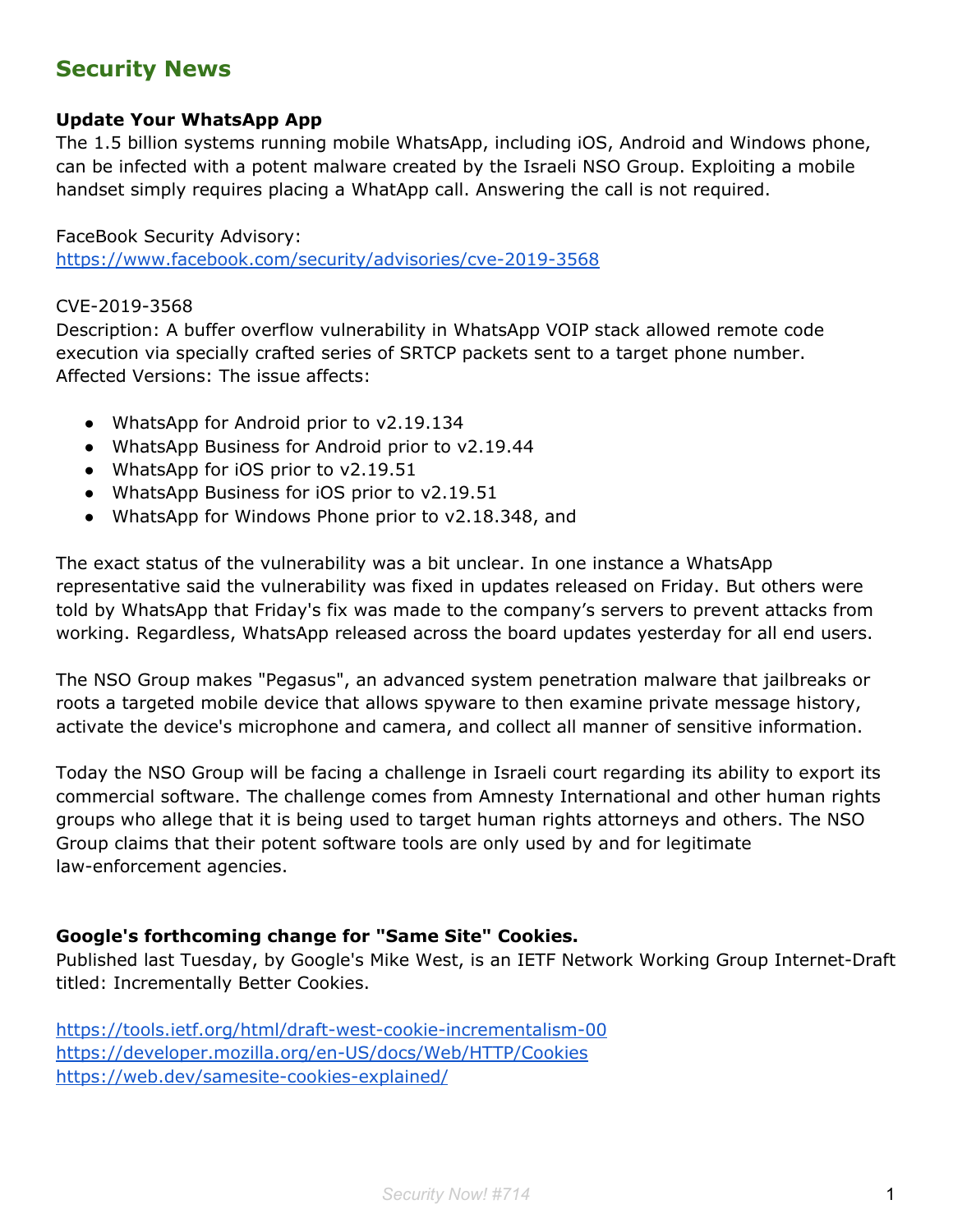#### 1. Introduction

The HTTP State Tokens proposal ([I-D.west-http-state-tokens]) aims to replace cookies with a state management mechanism that has better security and privacy properties. That proposal is somewhat aspirational: it's going to take a long time to come to agreement on the exact contours of a cookie replacement, and an even longer time to actually do so.

While we're debating the details of a new state management primitive, it seems quite reasonable to reevaluate some aspects of the existing primitive: cookies. When we can find consensus on some aspect of HTTP State Tokens, we can apply those aspirations to cookies, driving incremental improvements to state management in the status quo.

Based on conversations at [HTTP-Workshop-2019] and elsewhere, I'd suggest that we have something like agreement on at least two principles:

- 1. HTTP requests should not carry state along with cross-site requests by default (see Section 8.2 of [RFC6265bis]).
- 2. HTTP requests should not carry state over non-secure channels (see Section 8.3 of [RFC6265bis], and [RFC7258]).

Wow: "HTTP requests should not carry state along with cross-site requests by default." That just said that unless a cookie is explicitly declared as "cross site" it won't be returned by a web browser!

Traditionally, cookies could be tagged, when set, with either of two optional tags: HTTPONLY or SECURE. [[[ EXPLAIN ]]]

More recently, the "SAMESITE" tag has been added and it is supported by all current browsers except Internet Explorer.

A cookie's SameSite tag can have any one of three different settings: "None", "Lax" or "Strict". And if not set, it's default meaning would be "Lax".

*Strict:* If a same-site cookie carries the "Strict" attribute, the browser will only send cookies if the request originated from the website that set the cookie. If the request originated from a different domain than the domain of the current location, no cookies tagged with the Strict attribute will be sent.

Lax: If the attribute is set to Lax, same-site cookies are withheld on cross-site subrequests, such as calls to load images or frames, but WILL be sent when a user navigates to the URL from an external site, for example, by following a link.

And the default behavior if the flag is not set, which is the same as not supported by the browser, which is to include the cookies in any request, including cross-origin requests.

So, until now, no specification for the SameSite tag meant 'undefined' which meant that all cookies would always be sent.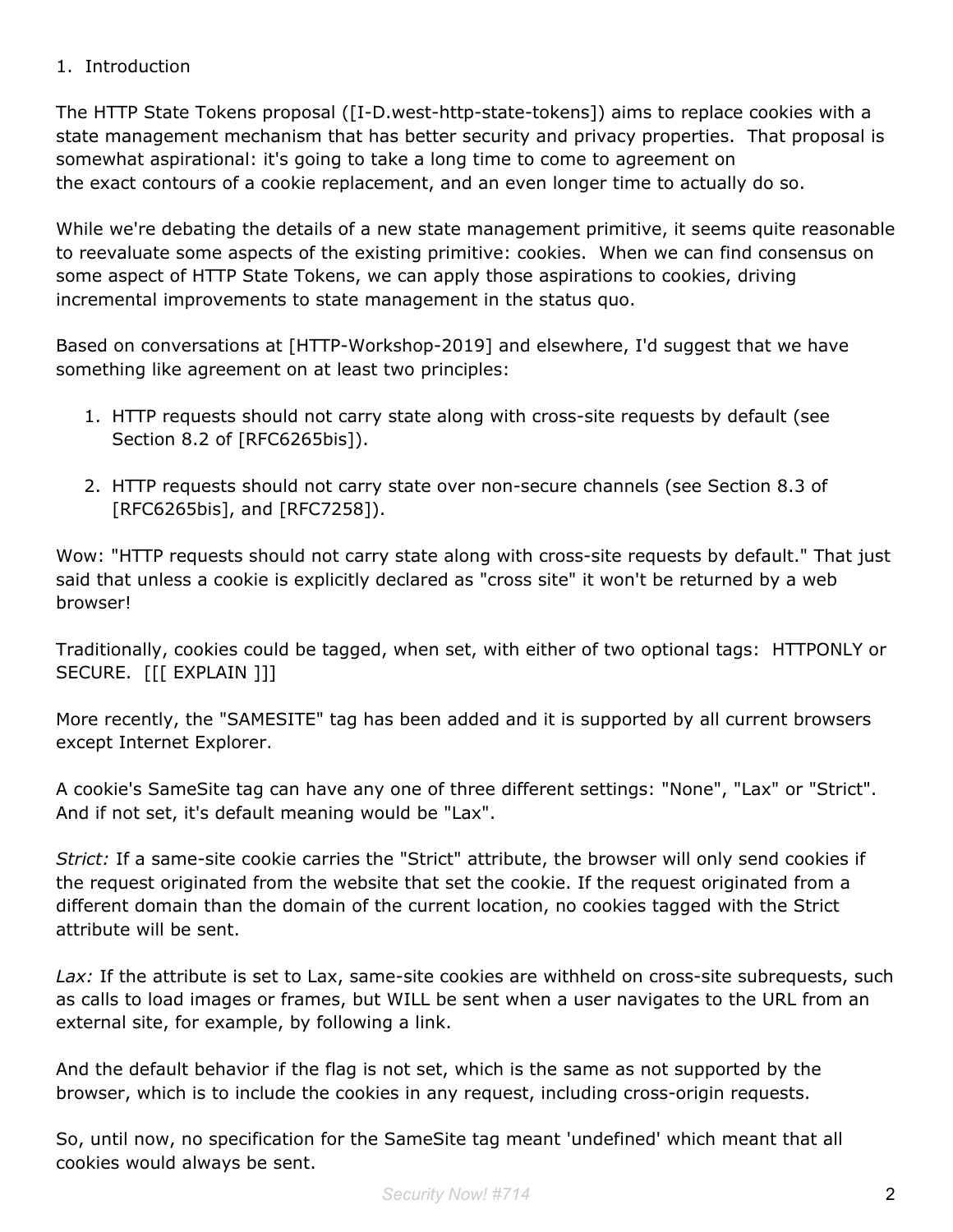Mark's proposal continues...

With those principles in mind, this document proposes two changes that seem possible to deploy in the near-term. User agents should:

- 1. Treat the LACK of an explicit "SameSite" attribute as "SameSite=Lax". That is, the "Set-Cookie" value "key=value" will produce a cookie equivalent to "key=value; SameSite=Lax". Cookies that require cross-site delivery can explicitly opt-into such behavior by asserting "SameSite=None" when creating a cookie.
- 2. Require the "Secure" attribute to be set for any cookie which asserts "SameSite=None" (similar conceptually to the behavior for the "\_\_Secure-" prefix). That is, the "Set-Cookie" value "key=value; SameSite=None; Secure" will be accepted, while "key=value; SameSite=None" will be rejected.

We are currently at Chrome 74.

Chrome 76 will be introducing a new "same-site-by-default-cookies" flag. Setting this flag will shift the default behaviour of Set-Cookie to apply the meaning of SameSite=Lax if no other SameSite value is provided. So this is Google's move towards providing a more secure default and one that makes the intended purpose of cookies clearer to users.

With this flag enabled in Chrome, cookies without the SameSite attribute will be restricted to the same site the user is browsing. Cookies that need to be available in a third-party context will then need to be declared as such to the browser, and the user, by marking them as SameSite=None.

Mark West's second proposal "HTTP requests should not carry state over non-secure channels" proposes the elimination of non-SECURE cookies. Cookies simply won't be sent by any browser unless the channel is secure.

Everyone here knows how annoyed I have always been that cookies have long been abused for 3rd-party tracking when they were originally intended only to support 1st-party HTTP state.

But, of course the entire world of now glued together by 3rd-party cookies. So they are not going away anytime soon. But this incremental move does take a step toward making their intended use for cross-site linking clear and explicit. This initiative will give those who depend upon cross-site cookies time to simply add the "SameSite=None" term to their "Set-Cookie" headers and nothing will break. But... all of those cookies will then be explicitly labelled, which appears to be Google's point and intention.

And the default "Lax" case will be nice too. It will mean that unless explicitly instructed to send cookies for passive asset queries such as for images and other bits, if a browser has a cookie for that asset's site which is NOT marked as "SameSite=None", it will begin being treated as "SameSite=Lax" and will not automatically be sent. It's not a BIG deal, but it's an incremental improvement.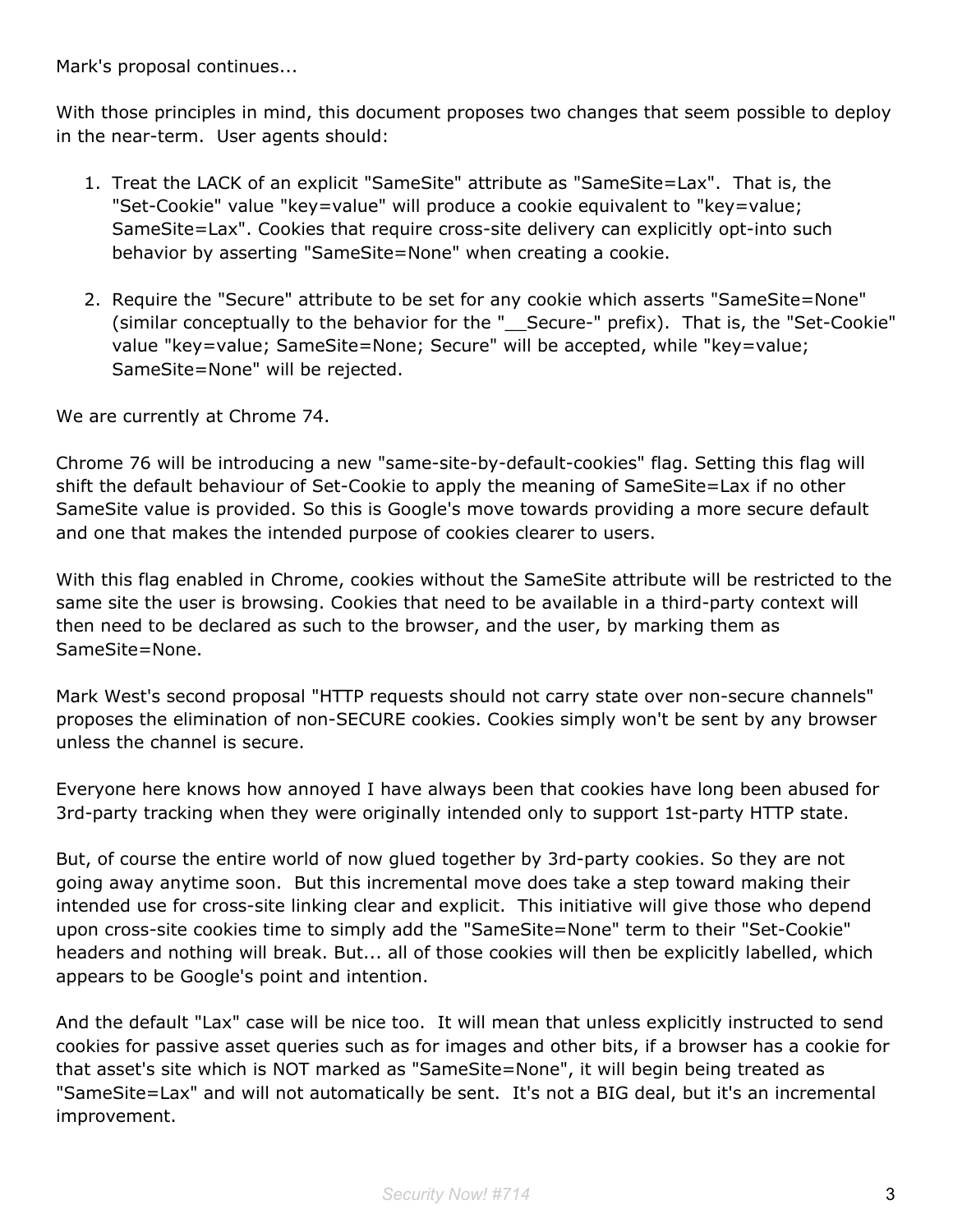#### **Google plans to add some anti-fingerprinting to Chrome.**

Browser "Fingerprinting" as it's known, is the observation and combination of many individual weak browser identifiers. Any one identifier taken individually would never be useful for identifying a specific browser or user. But when many of these individually weak features are combined the whole, there may be many many fewer browsers having exactly the same "fingerprint." For example, the "User Agent" header often contains a bunch of version information. Although many other browsers will have exactly the same version information, many more will not. So now, with just this one bit of data, we have subdivided the world's entire web browser population into two sets. A much larger one that this browser is NOT a member of, and a much smaller set that does include this browser. It also turns out that browsers emit their query headers in distinctive sequences. So now we can further sub-divide the group we're in... and so on. Another often-probed signal is the exact type font collection installed on a machine. It's often the default. But when it's not it's another means of separating a system into a much smaller pool. Taken to its practical limit, identification can become quite narrow... And it IS being done on the web.

So Google's announcement that they're going to be blocking certain types of fingerprinting was interesting... and I'll be very interested to see what they do once it lands.

The first major browser to block fingerprinting was the Firefox/Tor Browser, which did so to thwart the deanonymization of its users. This feature was later incorporated into the mainstream Firefox browser as Mozilla was moving to adopt a more privacy-first approach which began back in late 2017.

So now Google has indicated that Chrome would be receiving anti-fingerprinting features as well. As Google phrased it "Because fingerprinting is neither transparent nor under the user's control, it results in tracking that doesn't respect user choice. This is why Chrome plans to more aggressively restrict fingerprinting across the web. One way in which we'll be doing this is reducing the ways in which browsers can be passively fingerprinted, so that we can detect and intervene against active fingerprinting efforts as they happen."

#### **Also for Chrome: No more messing with the "Back" button!**

We have all entered a search term into our favorite search site and received a list of search results.

We then examine the results and use our prior experience of various sites to decide which one, or ones, we wish to check out further.

So we select and click a link and jump to the target to have a look around. Perhaps that first guess doesn't have what we were hoping, but we recall that there were some other search results that looked hopeful. So we hit our browser's BACK button and... Nothing. We cannot go back to where we were. We're trapped.

Unfortunately, I've had this happen on Microsoft's developer site pages due to the redirection system they built. Microsoft has created quite a tangle with their attempt at a browser-based centralized identification and authentication system. Our browsers remember the path we took. So if we get redirected a few times -- essentially being auto-bounced forward -- then our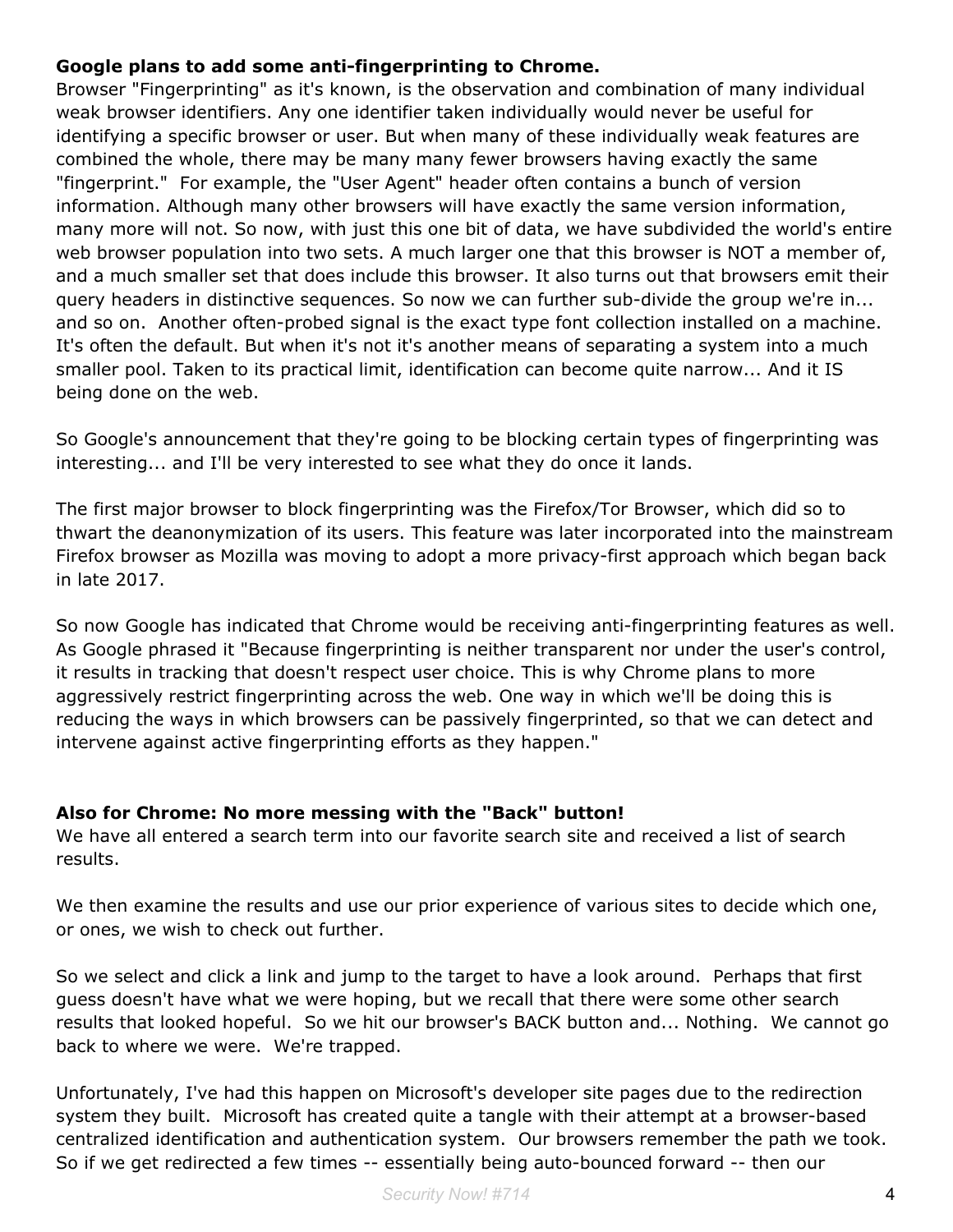browser's back button will only take us to the previous page that redirected us to where we were, or are, or... something. In the case of Microsoft's dumb redirection that clicking the back button multiple times quickly can often take me back faster than the browser will redirect forward... sort of like climbing up a hill of sand faster than the sand is coming down. So in those instances I'm able to escape.

But the nefarious behavior I'm talking about is definitely different. It's deliberate. It's designed and intended to thwart a visitor's attempt to easily leave a website we inadvertently stumbled into. This seems so dumb, since we're obviously ultimately going to win any such battle. It's such a desperate loser move. But it's definitely done.

My first recourse when I hit a site like that is to hold by browser's BACK button depressed. After a bit of a build in "are you sure" delay, you'll be rewarded with a list of that tab's previous pages in most-recently-visited-page-first order. So you scan down the list for the first occurrence of your search engine's logo, select that one, and you're back to choosing some other propitious looking link.

So what's happening? JavaScript allows pages to directly edit the "prior pages visited" stack, to push or pop entries from it. This allows an annoying website to push entries to itself into the stack, which will be subsequently "popped" by your browser when you push its back button. But since the current page pushed its own URL into the stack, popping the stack keeps you where you were, or are, or something.

Anyway... Google has decided that this sort of deliberate and sneaky behavior is NOT okay. Actually, it wasn't ever really Google. The participants in the Web Incubator Community Chapter (WICG) identified this annoying behavior back in 2016. WICG is a forum for discussing how to improve the web experience for users. But in November, the Chromium developers decided to look into fixing this.

The solution is a next-gen feature in the works that will tag entries on the URL stack by whether a user action caused the entry to be placed on the stack. That beautifully solves both the redirect chain and the stack-manipulation problems. If you think about it, what you want is to step back BEFORE anything that any automation did for or to you, automatically.

So we have a longstanding problem solved in a way that doesn't break anything else.

#### **ALL Linux Kernels before v5.0.8 are vulnerable...**

... to a very difficult to exploit, yet also very potent if it can be exploited, vulnerability that CAN be used for remote code execution.

All Linux machines running distributions using kernels prior to 5.0.8 are affected by a race condition vulnerability leading to a use after free in the kernel's net namespace cleanup.

The problem was found in Linux's Reliable Datagram Socket protocol which is very worrisome since that makes it remotely exploitable. Consequently, the vulnerability has been assigned a high 8.1 severity score by the NIST and it can be abused by unauthenticated attackers without interaction from the user.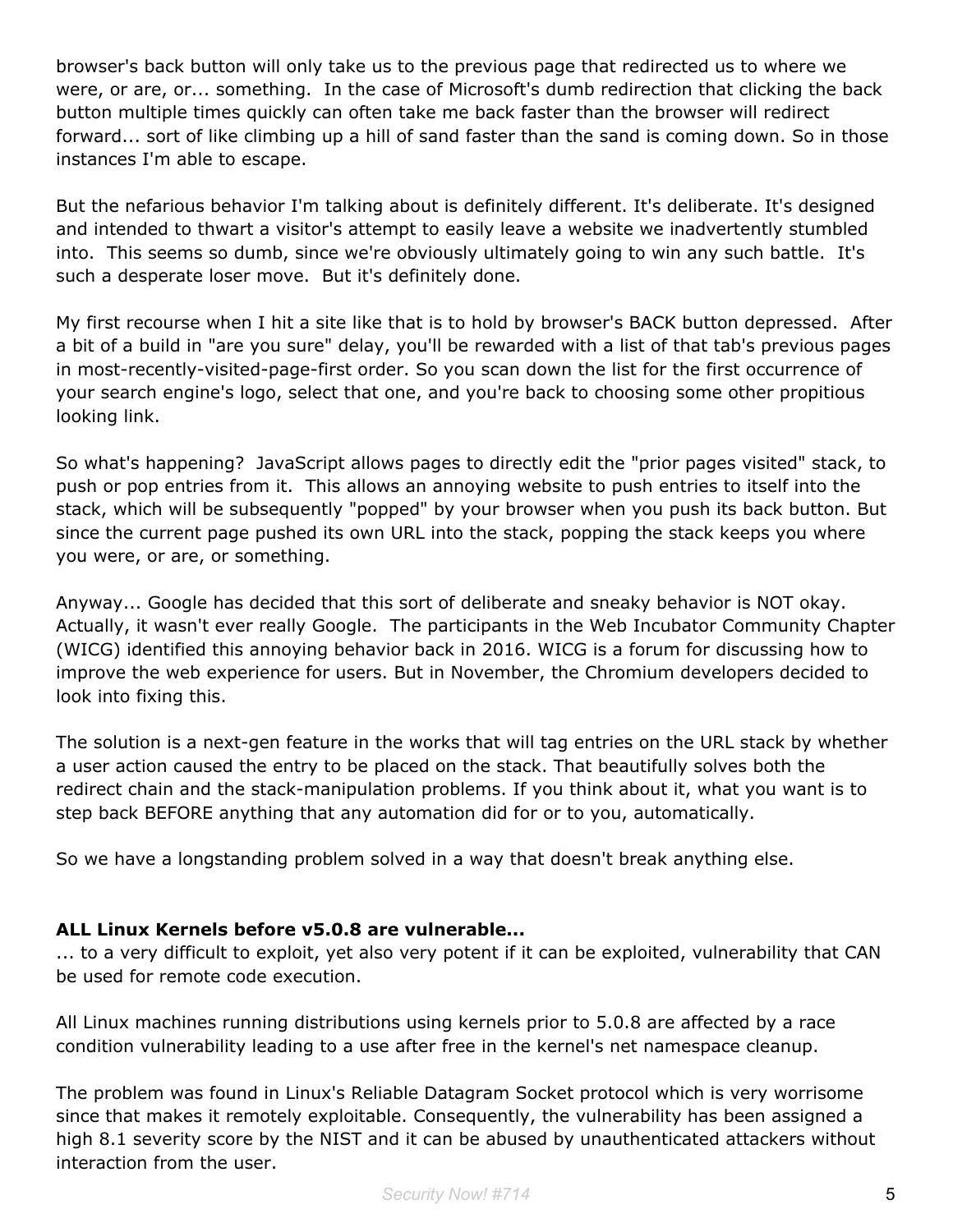However, the attack is quite complex, leading to a low exploitability index of 2.2. So the overall impact score is limited to 5.9.

However, the flaw comes with high confidentiality, integrity, and availability impact which makes it possible for would-be attackers to gain access to all resources, modify any files, and deny access to resources after successfully exploiting the vulnerability.

The Linux kernel developers issued a patch for the CVE-2019-11815 issue in late-March and fixed the flaw in the Linux kernel 5.0.8 version released on April 17.

Individuals are not in much danger, but Internet facing Linux servers would do well to update their Kernels as soon as possible.

#### **Zombie Load**

<https://zombieloadattack.com/> <https://zombieloadattack.com/zombieload.pdf> <https://www.cyberus-technology.de/posts/2019-05-14-zombieload.html>

<quote> Watch out! Your processor resurrects your private browsing-history and other sensitive data.

After Meltdown, Spectre, and Foreshadow, we discovered more critical vulnerabilities in modern processors. The ZombieLoad attack allows stealing sensitive data and keys while the computer accesses them.

While programs normally only see their own data, a malicious program can exploit the fill buffers to get hold of secrets currently processed by other running programs. These secrets can be user-level secrets, such as browser history, website content, user keys, and passwords, or system-level secrets, such as disk encryption keys.

The attack does not only work on personal computers but can also be exploited in the cloud.

Make sure to get the latest updates for your operating system!

### **ZombieLoad: Cross Privilege-Boundary Data Leakage**

May 14 2019

ZombieLoad is a novel category of side-channel attacks which we refer to as **data-sampling attack**. It demonstrates that faulting load instructions can transiently expose private values of one Hyperthread sibling to the other. This new exploit is the result of a collaboration between Michael Schwarz, Daniel Gruss and Moritz Lipp from Graz University of Technology, Thomas Prescher and Julian Stecklina from Cyberus Technology, Jo Van Bulck from KU Leuven, and Daniel Moghimi from Worcester Polytechnic Institute.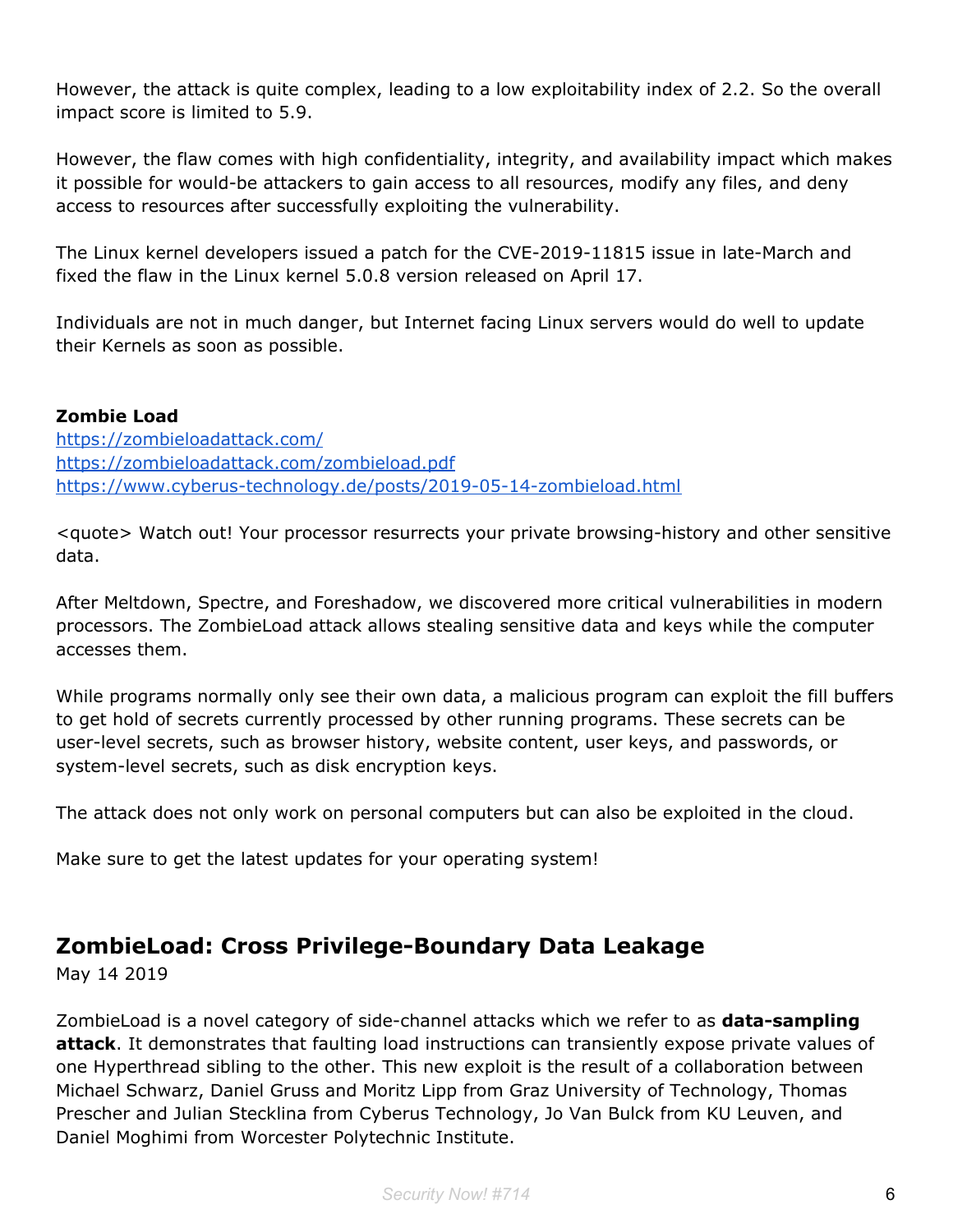In this article, we summarize the implications and shed light on the different attack scenarios across CPU privilege rings, OS processes, virtual machines, and SGX enclaves, and give advice over possible ways to mitigate such attacks.

# **Implications**

A short summary of what this security vulnerability means:

- By exploiting the CPU's so-called bypass logic on return values of loads, it is possible to **leak data across processes, privilege boundaries, Hyperthreads**, as well as values that are loaded inside **Intel SGX enclaves**, and **between VMs**.
- Code utilizing this exploit works on Windows, Linux, etc., as this is not a software- but a hardware issue.
- It is possible to retrieve content that is currently being used by a Hyperthread sibling.
- Even without Hyperthreading, it is possible to leak data out of other protection domains. During experimentation it turned out, that ZombieLoad leaks endure serializing instructions. Such leaks do however work with lower probability and are harder to obtain.
- It is an *implementation detail* what kind of data is processed after a faulty read.
- Using Spectre v1 gadgets, potentially any value in memory can be leaked.
- Affected software:
	- So far all versions of all operating systems (Microsoft Windows, Linux, MacOS, BSDs, …)
	- All hypervisors (VMWare, Microsoft HyperV, KVM, Xen, Virtualbox, …)
	- All container solutions (Docker, LXC, OpenVZ, …)
	- Code that uses secure [SGX](https://en.wikipedia.org/wiki/Software_Guard_Extensions) enclaves in order to protect critical data.
- Affected CPUs:
	- Intel **Core** and **Xeon** CPUs
	- CPUs with Meltdown/L1TF mitigations are affected by fewer variants of this attack.
	- We were unable to reproduce this behavior on non-Intel CPUs and consider it likely that this is an implementation issue affecting only Intel CPUs.
- Sole operating system/hypervisor software patches do not suffice for complete mitigation:
	- Similar to th[e](https://www.cyberus-technology.de/posts/2018-08-14-l1-terminal-fault.html) L1TF [exploit,](https://www.cyberus-technology.de/posts/2018-08-14-l1-terminal-fault.html) effective mitigations require switching off SMT (Simultaneous MultiThreading, aka Hyperthreads) or making sure that trusted and untrusted code do not share physical cores.

## **Miscellany**

#### **SQRL: Just added support for Controlled Folder Access...**

- Appeared in the infamous October 2018 Fall Creator's Edition.
- Disabled by default. Anti-Ransomware. Protects the user's created content.

#### **Working on the final SQRL features, capabilities and implementation document.**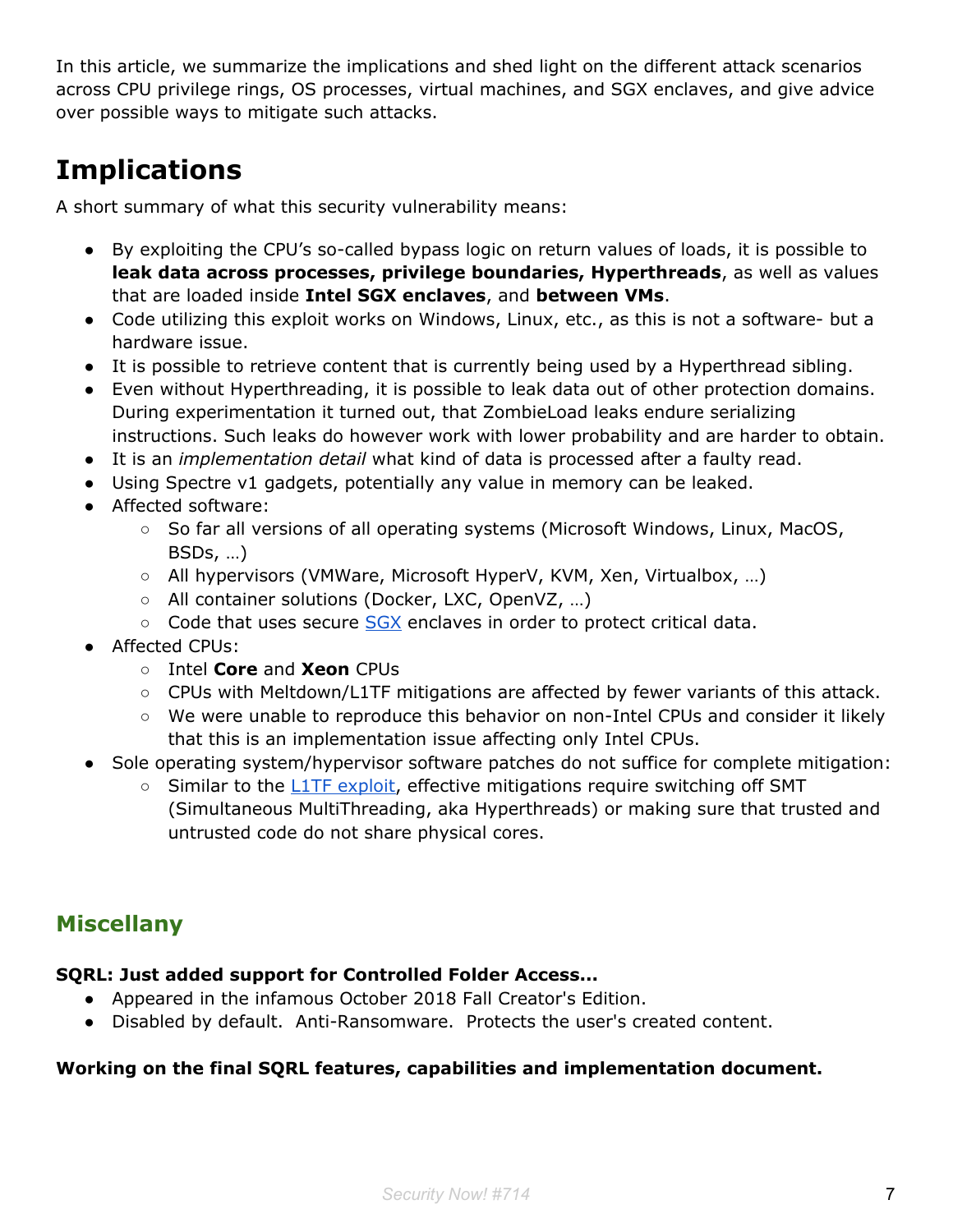**2nd SQRL Presentation: OWASP LA Monthly Dinner Meeting - Wednesday, May 22, 2019**

OWASP: Open Web Application Security Project Signal Sciences · 8520 National Blvd · Culver City, CA Wednesday, May 22, 2019 -- 6:15 PM to 8:15 PM <https://www.meetup.com/OWASP-Los-Angeles/events/259755502/>

**blog.grc.com**

# Android "Q"

#### **With "Q", Google moves Android security forward significantly:**

From Google I/O: 14 Android OS modules to get over-the-air security updates in real-time Google announces a new way for delivering Android security updates for core OS components.

Stephanie Cuthbertson, Senior Director for Android: "Your regular device gets regular security updates already but you still have to wait for the release, and you have to reboot when they come. We want you to get these faster. Even faster. And that's why in Android Q we're making a set of OS modules updateable directly over the air, so now these can be updated individually as soon as they're available and without a reboot of the device."

In a project known internally as Project Mainline, Google's developers have spent the past year working to split several OS core components into separate OS modules. These modules, despite encompassing a core service of the Android OS, will work like Android apps which are able to receive security updates on-the-fly through the Google Play Store.

Once a security update is available, Google says it will push the update to all devices supporting this mechanism. The device will stop that particular OS component, apply the update, and restart the component without having to shut down the rest of the OS.

The 14 modules that can be updated in this fashion are: ANGLE, APK, Captive portal login, Conscrypt, DNS resolver, Documents UI, ExtServices, Media codecs, Media framework components, Network permission configuration, Networking components, Permission controller, Time zone data and Module metadata.

They are all internal core services, so lacking any user-facing surface. But they are often the components that are the most security troubled.

The Verge, who did some reporting on this, learned that individual device makers will be able to opt out of using this new feature (but why would they?). As would be expected, Mainline is only supported on Android Q, and only handsets that will be shipping with Android Q installed by default will be able to use it. Devices running previous versions of Android which are then updated to Q will not be able to use Mainline's on-the-fly upgrade features.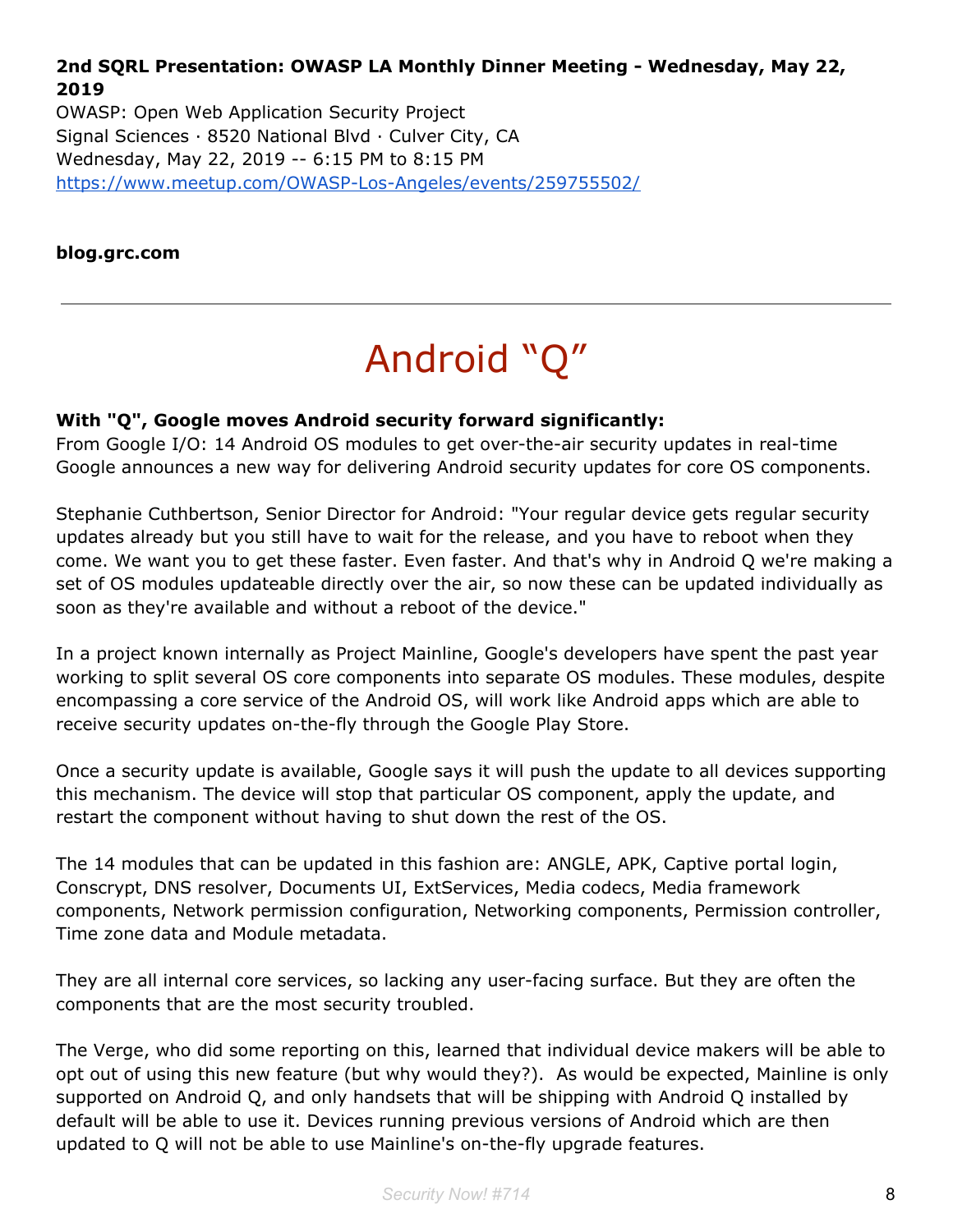On Android Q devices where the phone maker chooses for whatever reason not to support the Mainline features will continue to receive whole-system security updates in the traditional fashion -- in one big update, either over-the-air from the phone maker or mobile carriers.

Besides this improved system for security updates, Android Q also comes with 50 other improved privacy and security features, which Cuthbertson described as the main focus of this release.

This includes support for TLS v1.3, MAC address randomization, increased control over location data, and support for new more granular settings allowing users to check which apps have access to a particular permission -- providing the option to revoke an app's access if desired.

#### **What's New in Android Q Security / Last Thursday the 9th**

[https://android-developers.googleblog.com/2019/05/whats-new-in-android-q-security.html?linkI](https://android-developers.googleblog.com/2019/05/whats-new-in-android-q-security.html?linkId=67173930) [d=67173930](https://android-developers.googleblog.com/2019/05/whats-new-in-android-q-security.html?linkId=67173930)

#### *Encryption*

Storage encryption is one of the most fundamental (and effective) security technologies, but current encryption standards require devices have cryptographic acceleration hardware. Because of this requirement many devices are not capable of using storage encryption. The launch of Adiantum changes that in the Android Q release. We announced Adiantum in February. Adiantum is designed to run efficiently without specialized hardware, and can work across everything from smart watches to internet-connected medical devices.

Our listeners will recall from our coverage of this back at the start of February that "Adiantum" uses the ChaCha20 stream cipher in a secure length-preserving mode. Unlike AES, which does not perform well on processors lacking some hardware support for it (Intel has added specific enhancements called AES-NI - for "New Instructions"). The bit-level manipulations required by AES require the use of many simple instructions. But ChaCha20 only uses basic instructions that are fast on all processors. This makes it an ideal cipher for lower-end systems.

<Google continued>: Our commitment to the importance of encryption continues with the Android Q release. All compatible Android devices newly launching with Android Q are required to encrypt user data, with no exceptions. This includes phones, tablets, televisions, and automotive devices. This will ensure the next generation of devices are more secure than their predecessors, and allow the next billion people coming online for the first time to do so safely.

However, storage encryption is just one half of the picture, which is why we are also enabling TLS 1.3 support by default in Android Q. TLS 1.3 is a major revision to the TLS standard finalized by the IETF in August 2018. It is faster, more secure, and more private. TLS 1.3 can often complete the handshake in fewer roundtrips, making the connection time up to 40% faster for those sessions. From a security perspective, TLS 1.3 removes support for weaker cryptographic algorithms, as well as some insecure or obsolete features. It uses a newly-designed handshake which fixes several weaknesses in TLS 1.2. The new protocol is cleaner, less error prone, and more resilient to key compromise. Finally, from a privacy perspective, TLS 1.3 encrypts more of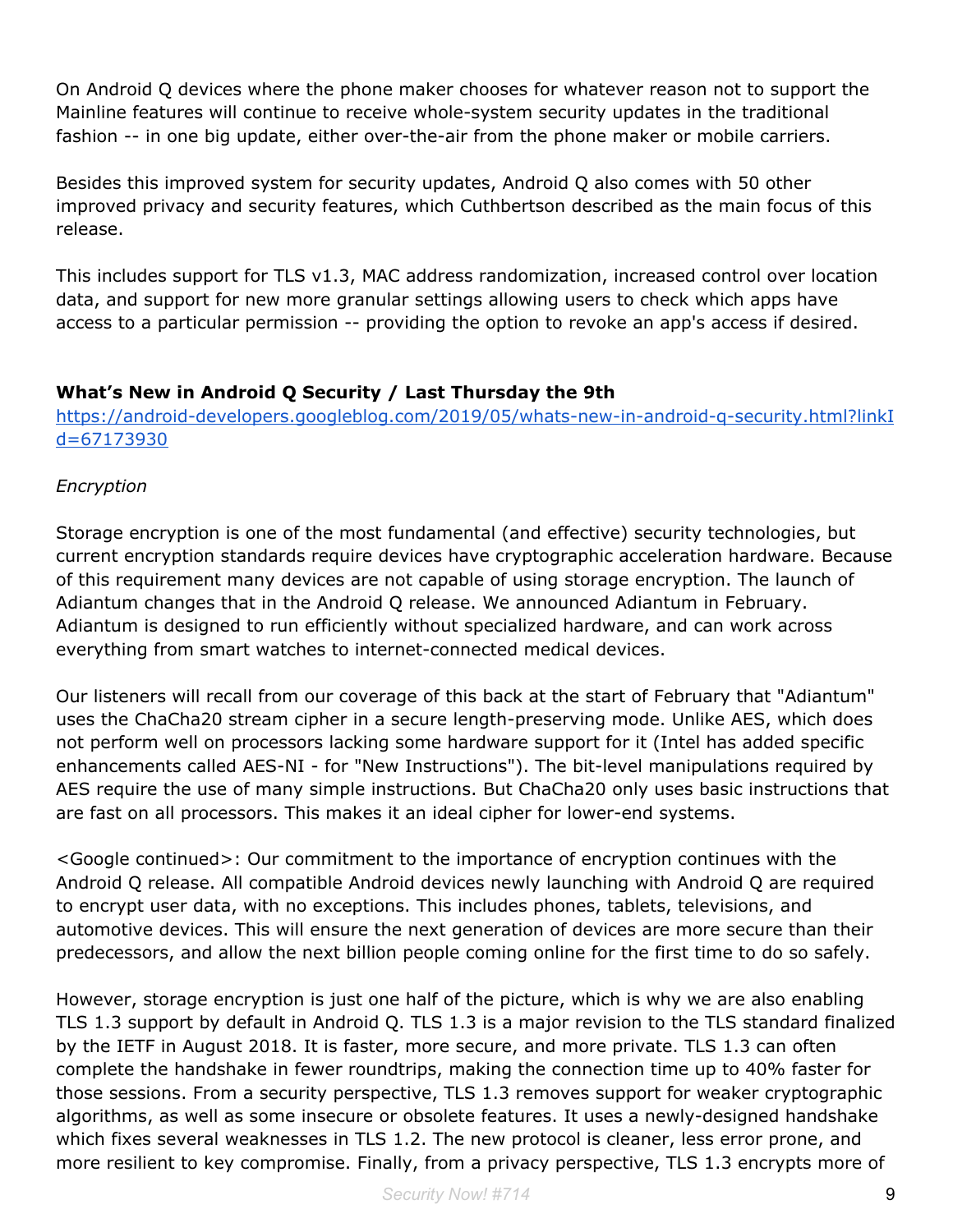the handshake to better protect the identities of the participating parties.

#### *Platform Hardening*

Android utilizes a strategy of defense-in-depth to ensure that individual implementation bugs are insufficient for bypassing our security systems. We apply process isolation, attack surface reduction, architectural decomposition, and exploit mitigations to render vulnerabilities more difficult or impossible to exploit, and to increase the number of vulnerabilities needed by an attacker to achieve their goals.

[I like the phrasing of that. It's a sober and realistic expression of the truth of the challenges facing any highly-targeted platform. And Android is arguably the #1 most targeted platform in the history. ]

<Google>: In Android Q, we have applied these strategies to security critical areas such as media, Bluetooth, and the kernel. We describe these improvements more extensively in a separate blog post, but some highlights include:

- A constrained sandbox for software codecs. (We'll be focusing upon that detail in a second)
- Increased production use of sanitizers to mitigate entire classes of vulnerabilities in components that process untrusted content.
- Shadow Call Stack, which provides backward-edge Control Flow Integrity (CFI) and complements the forward-edge protection provided by LLVM's CFI.
- Protecting Address Space Layout Randomization (ASLR) against leaks using eXecute-Only Memory (XOM).
- Introduction of Scudo hardened allocator which makes a number of heap related vulnerabilities more difficult to exploit.

#### *Authentication*

Android Pie introduced the BiometricPrompt API to help apps utilize biometrics, including face, fingerprint, and iris. Since the launch, we've seen a lot of apps embrace the new API, and now with Android Q, we've updated the underlying framework with robust support for face and fingerprint. Additionally, we expanded the API to support additional use-cases, including both implicit and explicit authentication.

In the explicit flow, the user must perform an action to proceed, such as tap their finger to the fingerprint sensor. If they're using face or iris to authenticate, then the user must click an additional button to proceed. The explicit flow is the default flow and should be used for all high-value transactions such as payments.

Implicit flow does not require an additional user action. It is used to provide a lighter-weight, more seamless experience for transactions that are readily and easily reversible, such as sign-in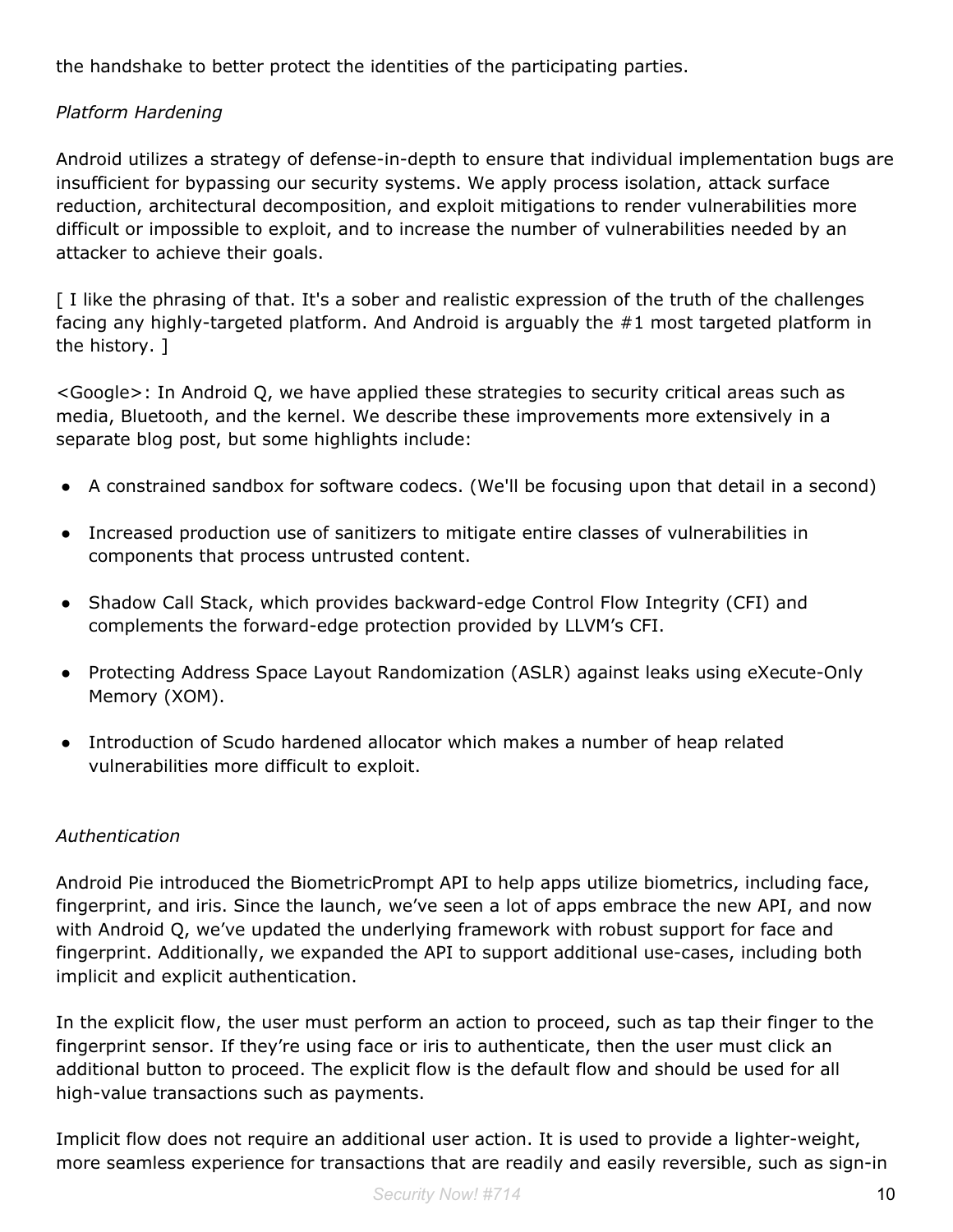#### and autofill.

Another handy new feature in BiometricPrompt is the ability to check if a device supports biometric authentication prior to invoking BiometricPrompt. This is useful when the app wants to show an "enable biometric sign-in" or similar item in their sign-in page or in-app settings menu. To support this, we've added a new BiometricManager class. You can now call the canAuthenticate() method in it to determine whether the device supports biometric authentication and whether the user is enrolled.

#### *What's Next?*

Beyond Android Q, we are looking to add Electronic ID support for mobile apps, so that your phone can be used as an ID, such as a driver's license. Apps such as these have a lot of security requirements and involves integration between the client application on the holder's mobile phone, a reader/verifier device, and issuing authority backend systems used for license issuance, updates, and revocation.

This initiative requires expertise around cryptography and standardization from the ISO and is being led by the Android Security and Privacy team. We will be providing APIs and a reference implementation of HALs for Android devices in order to ensure the platform provides the building blocks for similar security and privacy sensitive applications. You can expect to hear more updates from us on Electronic ID support in the near future.

SO..... This is all great news for the most-used operating system platform in the world... But what I really want to know is what dessert "Q" is going to be???

#### **More on "Q's" security enhancements...**

<https://security.googleblog.com/2019/05/queue-hardening-enhancements.html>





*Security Now! #714* 11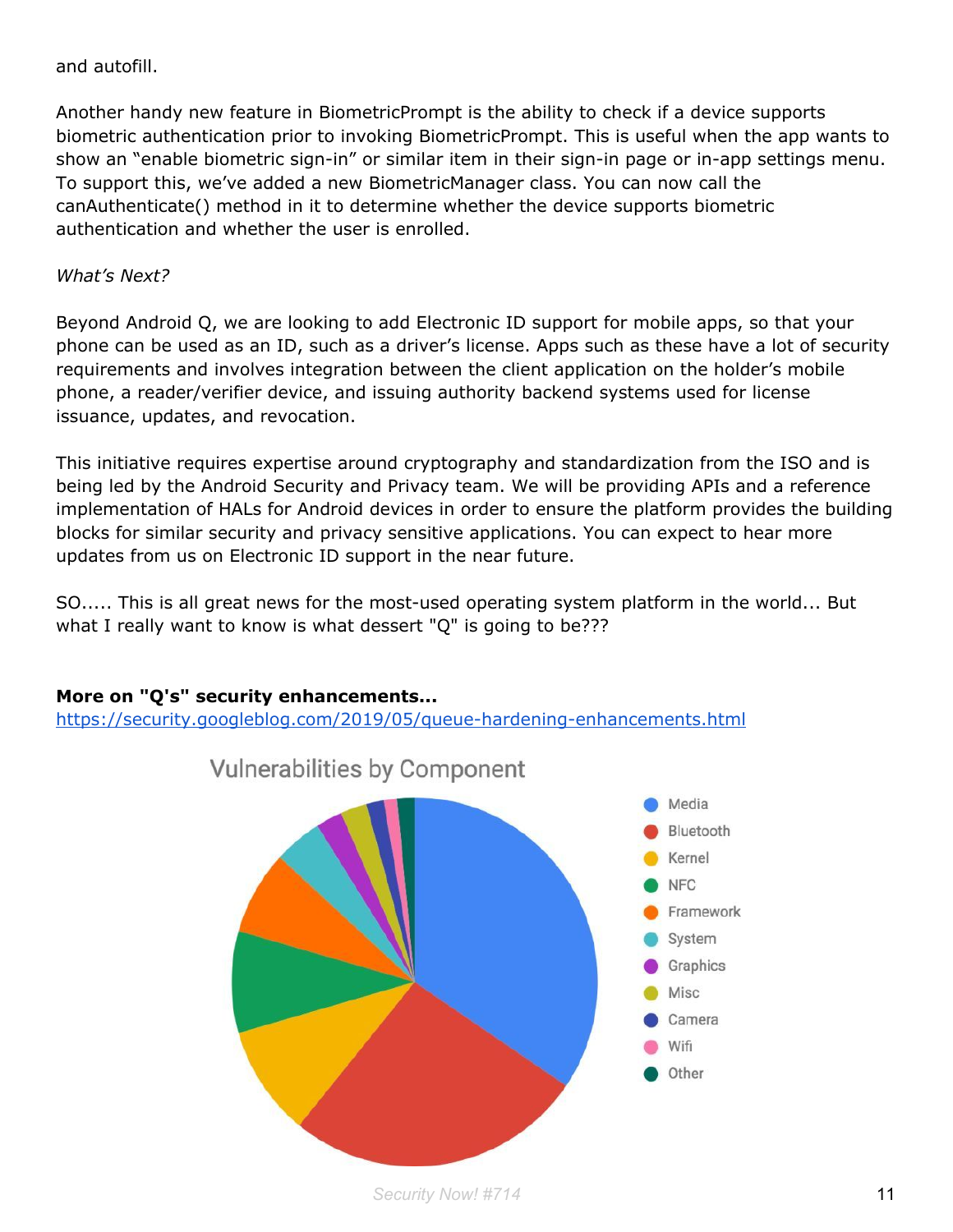Android Q, which is now available to developers in Beta, has continued to tighten up its code and to harden its various attack surfaces. By examining the problems found, and where they are found, rather than thinking "oh, well, that's a one-off that will never happen again, the Android engineers are successfully and iteratively hardening this very important piece of software.

If won't surprise any of our listeners to learn that the two top locations of trouble are the Media and Bluetooth management. As we know (we saw this earlier with all of the trouble with the "StageFright" exploits), processing media requires interpreting a form of real time meta language within software "codecs" (which is short for compressors / decompressors), and these interpreters are notoriously difficult to harden, since they have grown incredibly complex and there's such a strong implicit assumption that they will be fed valid media content to playback or record. But we know objectively that that's far from true.



And Bluetooth is not only a complex protocol, but wireless radio, so a very tasty target:

As Google's engineers explain...

In Android Q, we moved software codecs out of the main mediacodec service into a constrained sandbox. This is a big step forward in our effort to improve security by isolating various media components into less privileged sandboxes. As Mark Brand of Project Zero points out in his Return To Libstagefright blog post, constrained sandboxes are not where an attacker wants to end up. In 2018, approximately 80% of the critical/high severity vulnerabilities in media components occurred in software codecs, meaning further isolating them is a big improvement. Due to the increased protection provided by the new mediaswcodec sandbox, these same vulnerabilities will receive a lower severity based on Android's severity guidelines.